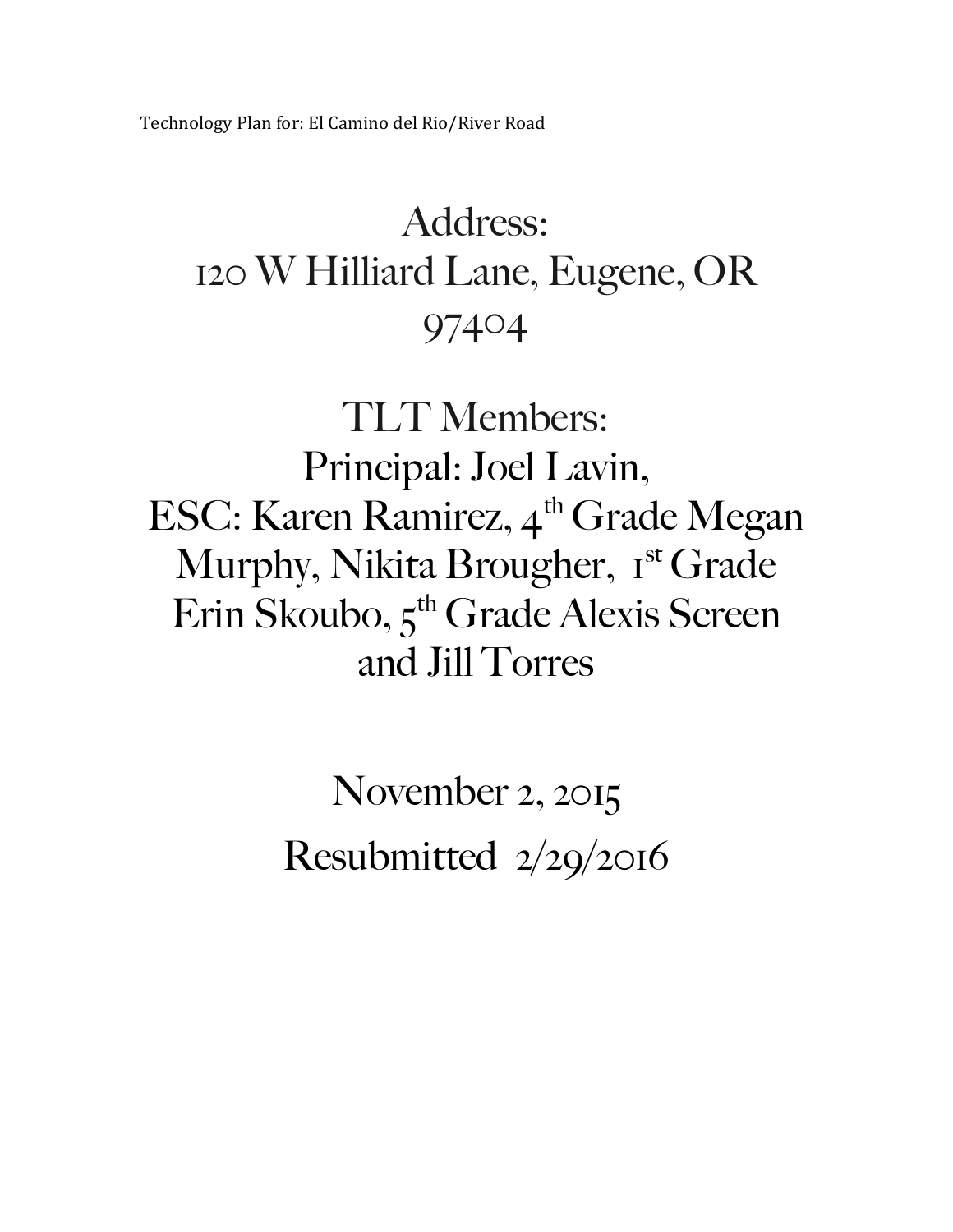### Technology Vision Statement:

Our dream is that all our bilingual students and staff will have access to and be competent in 2<sup>st</sup> century skills including critical thinking, problem solving skills, collaboration and technology literacy. Our students require up to date technology instruction software and equipment to support learning in a modern dual language classroom. We aspire to have students that meet or exceed learning targets in district and state assessments. We want to prepare our students in the pursuit of higher education, career readiness and global citizenship of the  $2I<sup>st</sup>$  century.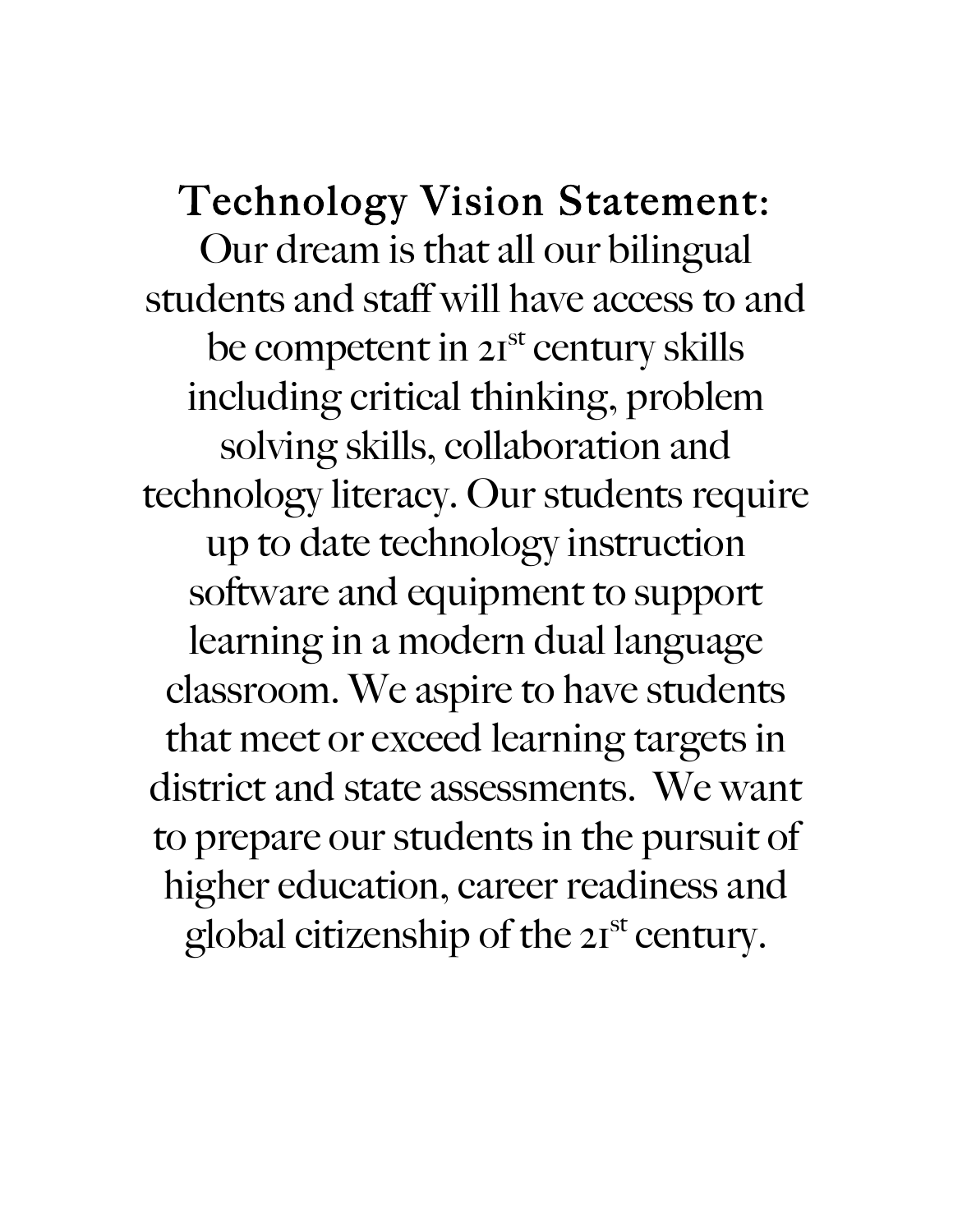#### Goals and Objectives:

- Students and staff have access to a variety of (Personal Learning Devices) PLD
- Students and staff feel confident and empowered while having or using PLD
- Students and staff are inspired and engaged in furthering their learning use of technology
- Students and staff have available plentiful materials and software for learning
- Teachers have PD that is informative and useful for all subject matter
- Teachers have PD that gives them resources about best practices in Common Core State **Standards**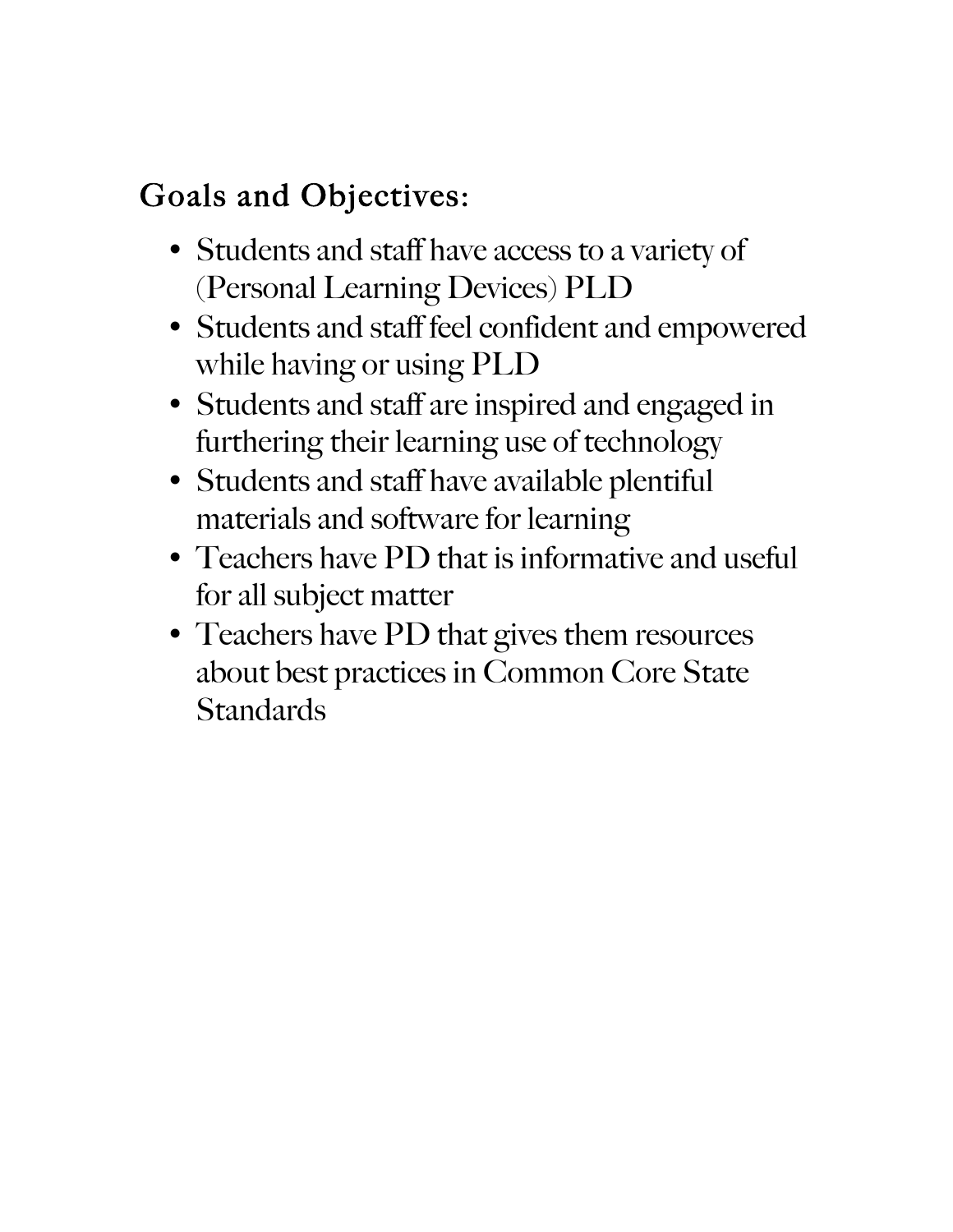## **Technology Resources Currently**

| Technology in the School | Student s 340  | Teachers (15)    |
|--------------------------|----------------|------------------|
| <b>Desktop Computers</b> |                |                  |
| Laptops                  |                | See below        |
| I-Pod Touch              |                | <b>See below</b> |
| I-Pads                   |                | <b>See below</b> |
| <b>Smart Boards</b>      |                | 14               |
| <b>Document Cameras</b>  |                | 15               |
| Projectors               |                | 15               |
| Learning A-Z             | School License | 6 grades         |

| <b>River Road Tech Summary 2/16/2016</b> |                |                |          |                |             |               |
|------------------------------------------|----------------|----------------|----------|----------------|-------------|---------------|
| Last                                     | Room/          | <b>Usable</b>  | Capacity | Primary        | OS/iOS      | <b>Status</b> |
| $Sep-15$                                 | 12             | 36             | 36       | MacBook<br>Air | 10.10.3     | Active        |
| 1-Sep                                    | $\overline{7}$ | 36             | 36       | MacBook<br>Air | 10.10.3     | Active        |
| $Sep-15$                                 | 5              | 35             | 35       | MacBook<br>Air | 10.10.3     | Active        |
|                                          |                |                |          |                |             |               |
| <b>Nov-15</b>                            | Hellman        | $\overline{4}$ | n/a      | iPad Mini      | 8.4         | Active        |
| 11/2016                                  | Murphy         | 35             | 40       | iPad Mini 2    | 9.2         | Active        |
| 8/2014                                   | Brougher       | 35             | 40       | iPad Mini 2    |             | Active        |
|                                          |                |                |          |                | 9.2         |               |
| 2/2016                                   | <b>Torres</b>  | 35             | 40       | iPad Mini      | 8.3         | Active        |
|                                          | Imaged*        | <b>Barn</b>    |          |                | <b>Type</b> |               |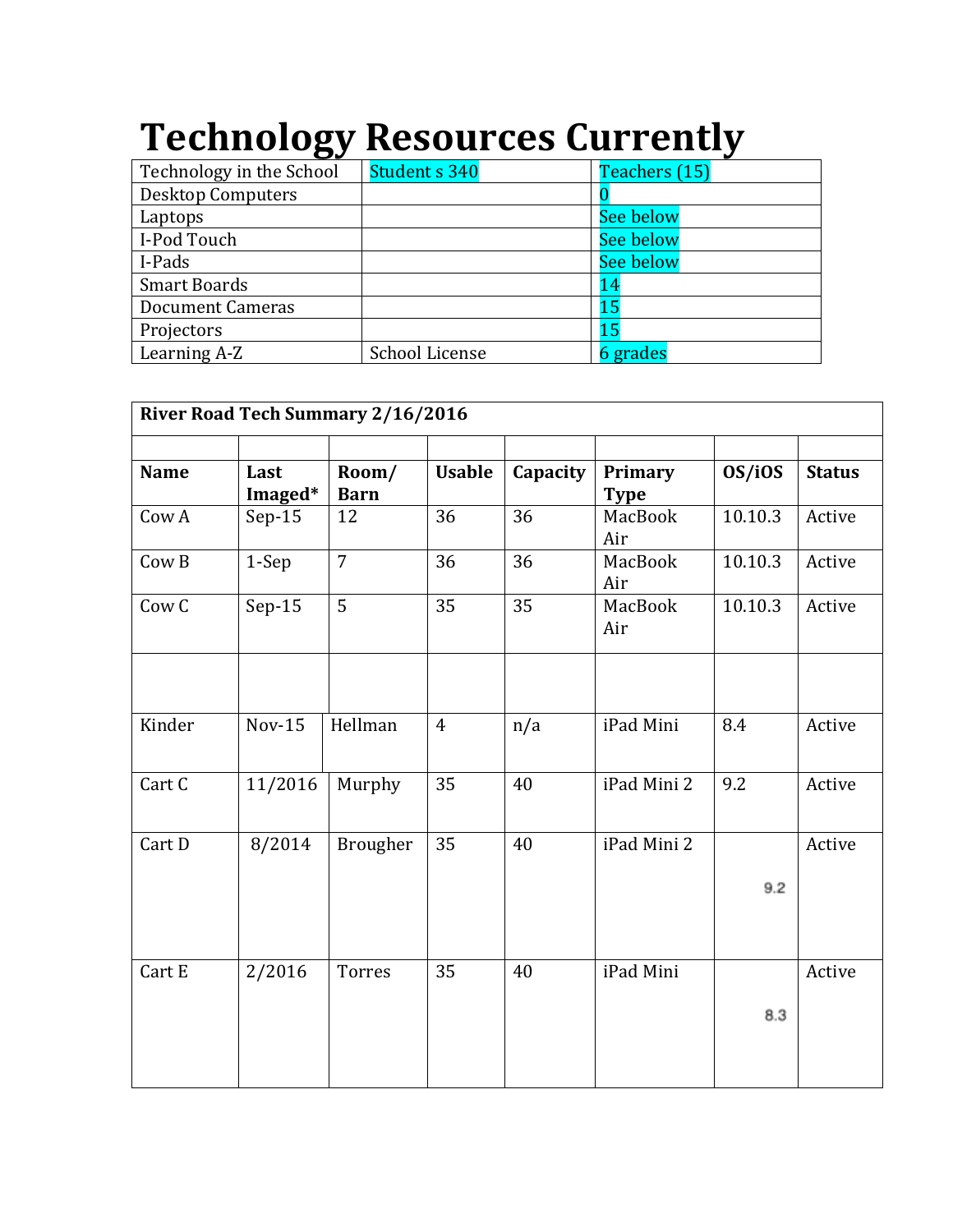| Cart F               | 9/2015 | Screen              | 35 | 40  | iPad Mini           |       | Active        |
|----------------------|--------|---------------------|----|-----|---------------------|-------|---------------|
|                      |        |                     |    |     |                     | 8.3   |               |
|                      |        |                     |    |     |                     |       |               |
| Cart G               | 9/2015 | Piper               | 35 | 40  | iPad Mini<br>Retina | 9.0.1 | Active        |
| Cart H               | 2/2016 | Reckers             | 35 | 40  | iPad Mini<br>Retina |       | Active        |
|                      |        |                     |    |     |                     | 9.2   |               |
|                      |        |                     |    |     |                     |       |               |
|                      |        |                     |    |     |                     |       |               |
| 8 iMac<br>Desktops   |        | Old Lab/<br>Library | 8  | n/a | iMac                | 10.6  | Active        |
|                      |        |                     |    |     |                     | 10.6  |               |
| 12 White<br>Macbooks |        | Cabinet             | 12 | n/a | MacBook             |       | Not<br>Active |

### **Technology Resources Hopes**

| Technology       | Students          | <b>Teachers</b> | Funding  | Cost           | Completion     |
|------------------|-------------------|-----------------|----------|----------------|----------------|
|                  | $\sim$ 340)       | (15)            | Source   |                |                |
| <b>Bilingual</b> | Used with all     | <b>Teachers</b> | Priority | $\sim$ 3000    | Projected Fall |
| Assessment       | 320 students.     | will need       | Funds    |                | 2016-currently |
| Tools such as    |                   | training in     |          |                | use paper.     |
| EDL/DRA          |                   | it's use.       |          |                |                |
| Increase         | Focus in 3,4,5    | Train 4         | Priority | $\sim$ 3000 in | Currently in   |
| Professional     | classrooms.       | teachers in     | Funds    | PD.            | place.         |
| Development      | Implementatio     | $14 - 15.$      |          | training       |                |
| training for     | $n$ in $4th$ this | Include         |          | Certified      |                |
| $3,4,5$ staff.   | year.             | third grad      |          | Training       |                |
|                  |                   | in 15-16.       |          |                |                |
| 15 iPad Airs     |                   | 15              | Extended | 10,000         | Completed      |
| purchased        |                   | teachers        | Reading  |                | October 2014.  |
| with and         |                   |                 | Grant    |                |                |
| distributed      |                   |                 |          |                |                |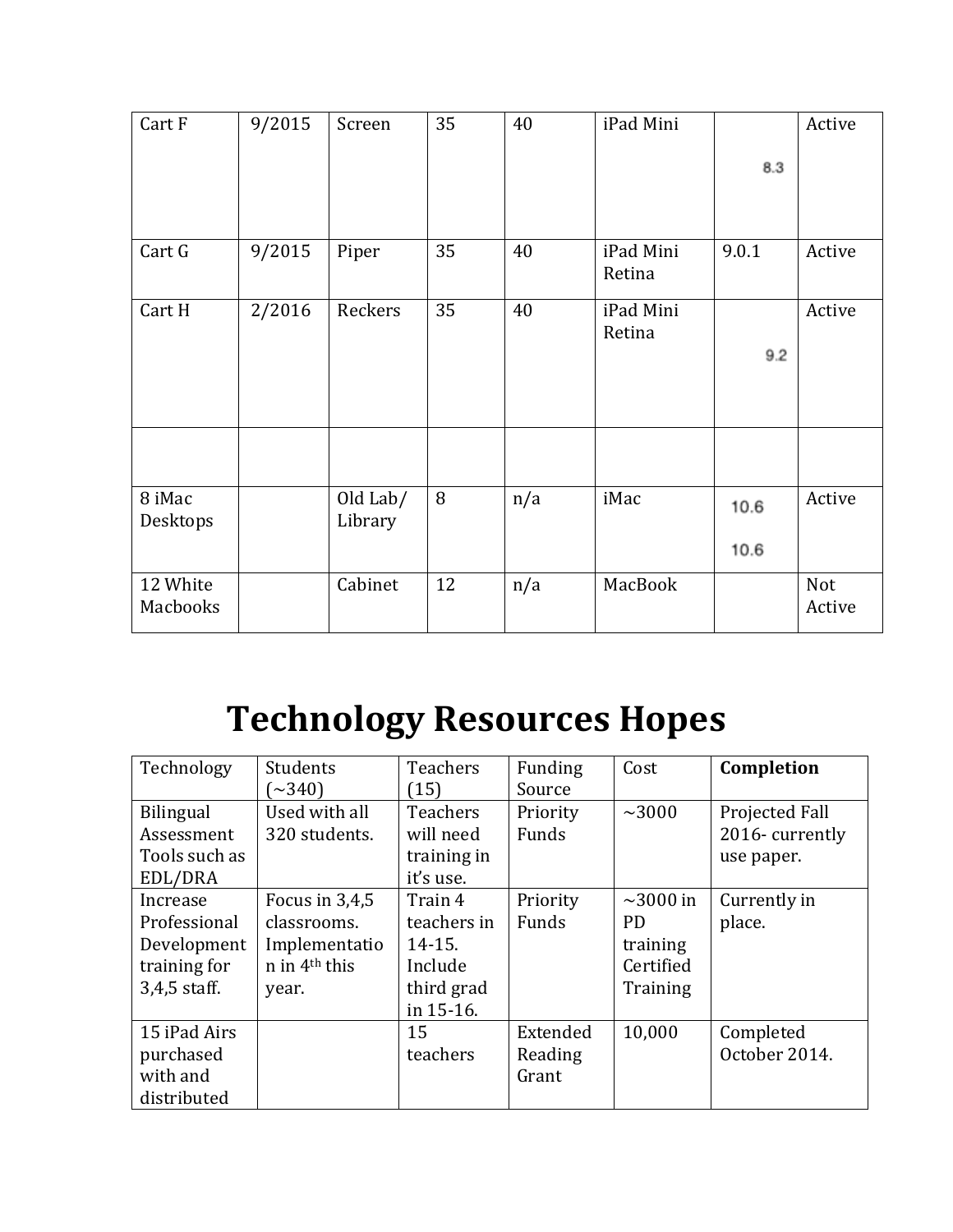| to teachers              |                   |                 |             |              |                       |
|--------------------------|-------------------|-----------------|-------------|--------------|-----------------------|
| as they get              |                   |                 |             |              |                       |
| trained.                 |                   |                 |             |              |                       |
| 1 pad for                | Increase          |                 | Extended    | 700          | <b>Completed Fall</b> |
| counselor                | student           |                 | Reading     |              | 2014.                 |
| use                      | observation       |                 | Grant       |              |                       |
|                          | and data          |                 |             |              |                       |
|                          | collection by     |                 |             |              |                       |
|                          | the counselor.    |                 |             |              |                       |
| 70 ipads in              | $+/- 50$          | $\overline{2}$  | Cross       | 17940        | Completed in          |
| 4 <sup>th</sup> grade by | currently         | classrooms      | roads.      |              | January 2015.         |
| Fall 2014.               | enrolled          |                 |             |              |                       |
| 70 ipads in              | $+/- 50$          | $\overline{2}$  | Priority    | 17940        | Completed in          |
| 5 <sup>th</sup> grade by | currently         | classrooms      | funds.      |              | May 2015.             |
| Spring 2015.             | enrolled          |                 | Extended    |              |                       |
|                          |                   |                 | Reading     |              |                       |
|                          |                   |                 | Grant.      |              |                       |
| 75 ipads in              | $+/- 55$          | $\overline{2}$  | Priority    |              | Completed in          |
| 3 <sup>th</sup> grade by | currently         | classrooms      | funds.      | 22425        | September 2015.       |
| Spring 2016.             | enrolled          |                 | Extended    |              |                       |
|                          |                   |                 | Reading     |              |                       |
|                          |                   |                 | Grant.      |              |                       |
| Implement                | Training          | All             |             | 3000.00      | Projected to          |
| an bilingual             | needed in         | classrooms      |             |              | occur in Winter       |
| e-books prg.             | 2015-2016         |                 |             |              | 2015.                 |
| 90 ipads in              | $+/- 80$ students | $\overline{3}$  | <b>Bond</b> | $\sim$ 27000 |                       |
| 2 <sup>nd</sup> grade by |                   | classrooms      |             |              |                       |
| <b>Fall 2016</b>         |                   |                 |             |              |                       |
| 5 iPads for              | 5 classes or      | 5 Teachers      | <b>Bond</b> | $\sim 3400$  |                       |
| classroom                | groups            |                 |             |              |                       |
| teachers/                |                   |                 |             |              |                       |
| specialists              |                   |                 |             |              |                       |
| 15 iPad minis            | $+/- 100$ ELL     | <b>ELL</b>      | <b>Bond</b> | $\sim 4500$  |                       |
| for ELL                  | students          | classroom       |             |              |                       |
| 4 sets of 30             | 4 classrooms +    | <b>Multiple</b> | <b>Bond</b> | $\sim 4000$  |                       |
| high quality             | extra for         |                 |             |              |                       |
| headsets                 | testing           |                 |             |              |                       |
| (headphone               |                   |                 |             |              |                       |
| $\pm$                    |                   |                 |             |              |                       |
| microphone)<br>$= 120$   |                   |                 |             |              |                       |
|                          | $\sim$ 60 ELL     | <b>ELL</b>      |             |              |                       |
| <b>Imagine</b>           | students          | classroom       | <b>Bond</b> | $\sim 8000$  |                       |
| Learning                 |                   |                 |             |              |                       |
| licenses to              |                   |                 |             |              |                       |
| support                  |                   |                 |             |              |                       |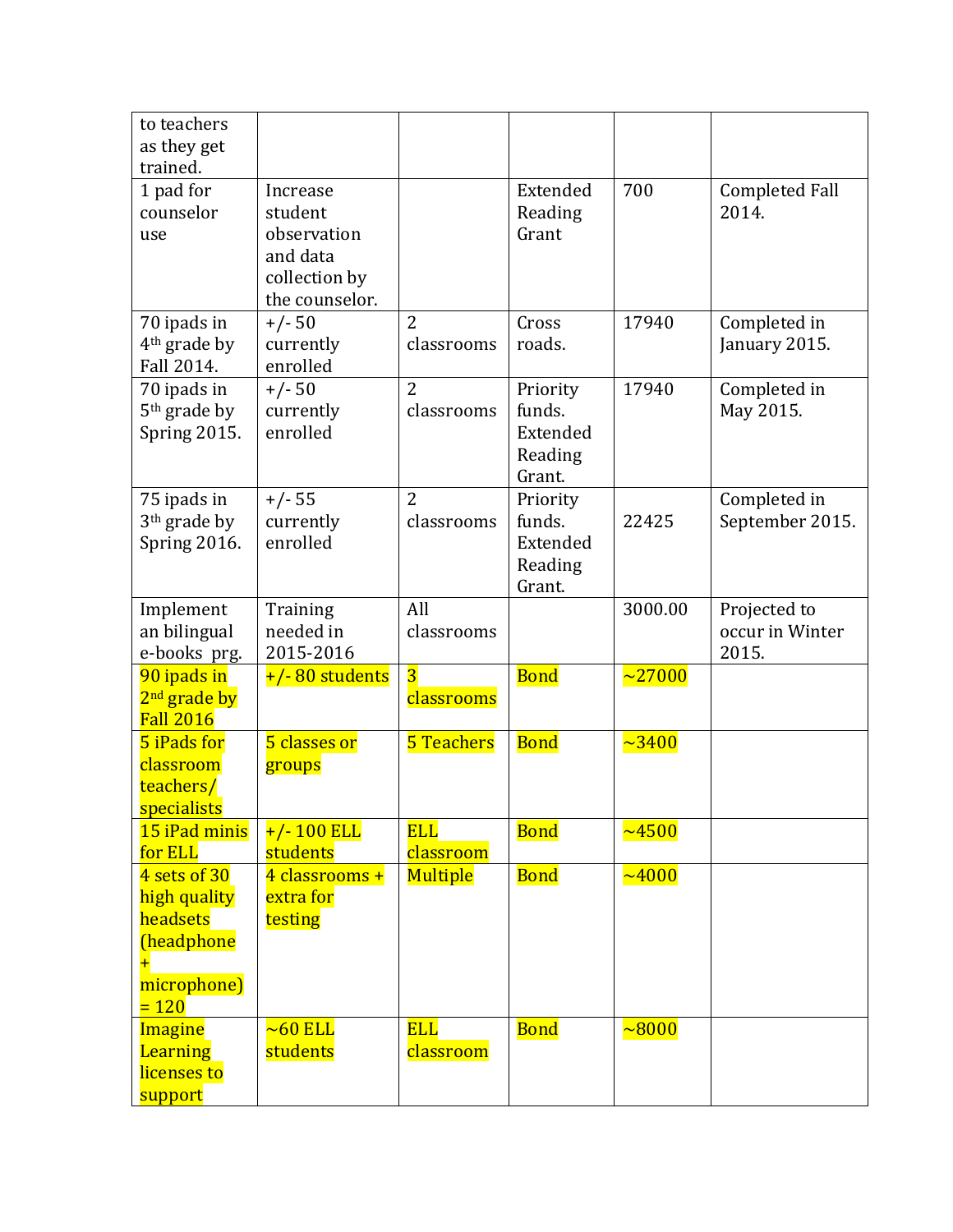| Kinder and                |  |  |  |
|---------------------------|--|--|--|
| 1 <sup>st</sup> grade ELL |  |  |  |
| students, will            |  |  |  |
| supplement                |  |  |  |
| what is                   |  |  |  |
| already                   |  |  |  |
| provided by               |  |  |  |
| the district              |  |  |  |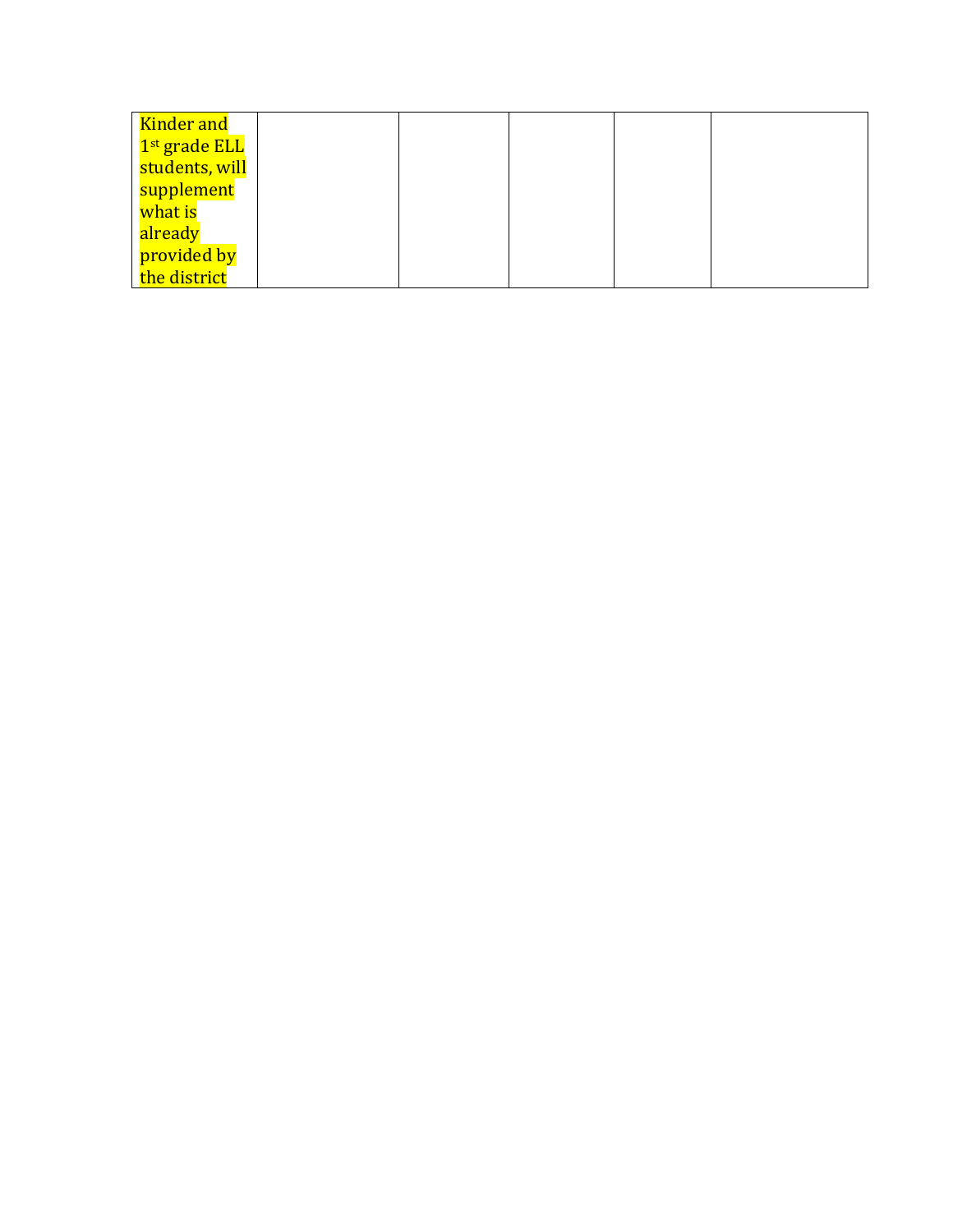# Implementation Timeline

| New Technology               | Date                                           | <b>Funding Source</b>     |
|------------------------------|------------------------------------------------|---------------------------|
|                              |                                                |                           |
| <b>IXL</b>                   | 12/1/2015                                      | <b>SIG Grant Priority</b> |
|                              |                                                | Funds                     |
| <b>Bilingual Assessment</b>  | 12/1/2015                                      | SIG Grant                 |
| Tools such as EDL/DRA        |                                                | <b>Priority Funds</b>     |
| <b>Increase Professional</b> | Continue in Fall 2015                          | <b>SIG Grant</b>          |
| Development training         | with $3^{\text{rd}}$ , 4 <sup>th</sup> and 5th | <b>Priority Funds</b>     |
| for $3,4,5$ staff.           |                                                |                           |
| 75 ipads in $3th$ grade by   | 10/1/2015                                      | <b>Extended Reading</b>   |
| Fall 2015.                   |                                                | Grant 2015-2016           |
|                              |                                                |                           |
| Implement an online          | 10/1/2016                                      | Title 1 Professional      |
| bilingual reading            |                                                | Development Funds.        |
| library by 2016-2017.        |                                                |                           |
| Begin to provide             | 4/2016                                         | Title 1 Professional      |
| training to $2nd$ and $1st$  |                                                | Development Funds.        |
| grade in iPads.              |                                                |                           |
| Provide one on one           | 10/2015                                        | Ronda Fryer will          |
| coaching to the kinder       |                                                | continue to do this       |
| team in iPad usage.          |                                                | work.                     |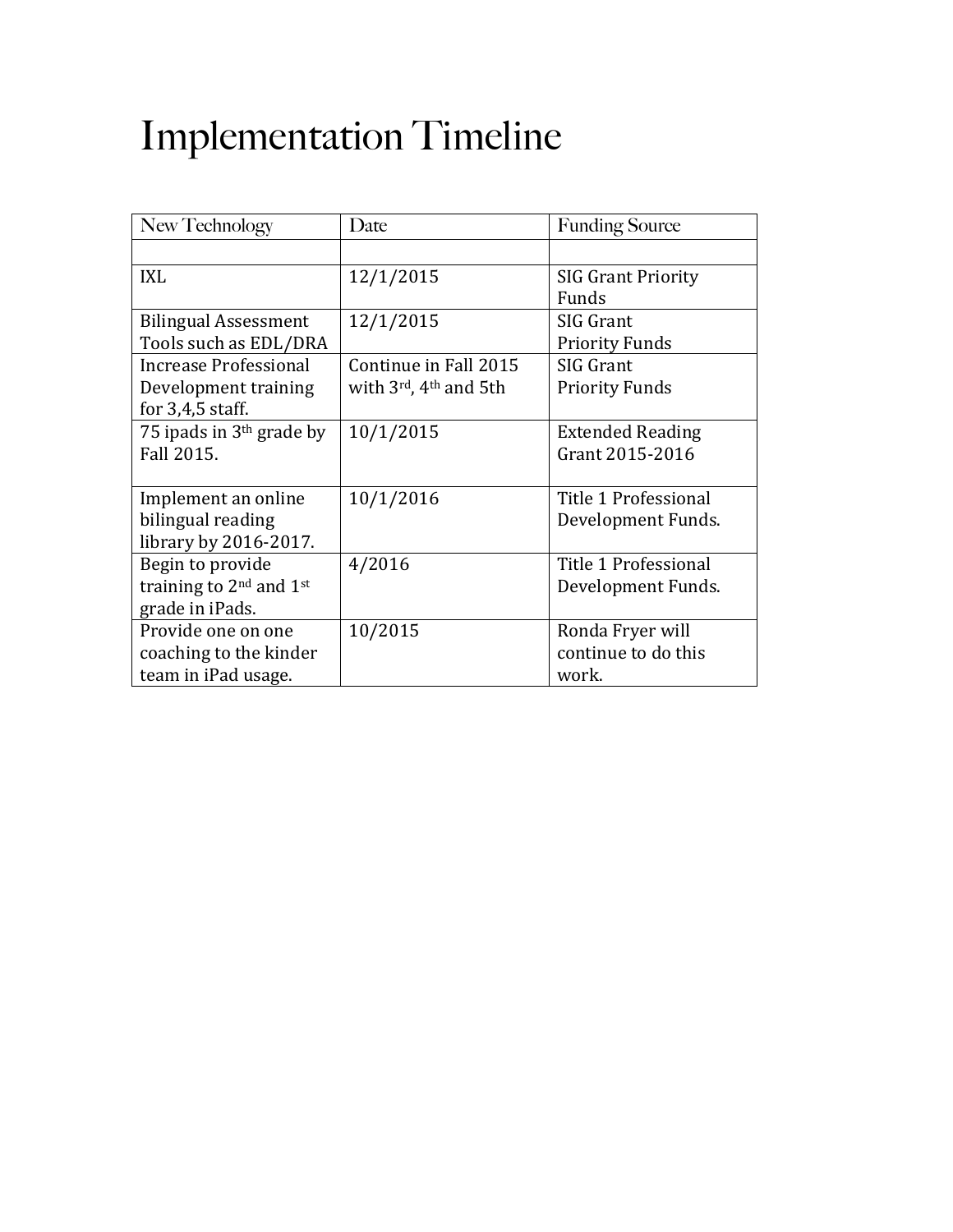## Professional Development

|                                      | <b>By Whom</b>                   |
|--------------------------------------|----------------------------------|
|                                      | <b>IXL-Representative</b>        |
| <b>Maravillas Software Resources</b> | <b>Maravillas-Representative</b> |
| I-pad Apps for the classroom         | 4J Teachers                      |
| $I$ -pad $I$ o $I$                   | <b>Technology Dept. 4j</b>       |
| <b>Common Core Apps</b>              | <b>Technology Dept. 4j</b>       |

#### Reconstitute the TLT Team

Our goal for this year is to create an active Technology Leadership Team (TLT) that plans and implements school wide decisions on all aspects of technology from hardware, software, instruction, valuable PD for staff and students, and more.

#### **Get Intermediate students ready for SBAC.**

Teachers in  $4<sup>th</sup>$  grade will pioneer the first use of mobile devices in the classroom. Teachers will learn how to use mobile device fully integrate technology in order to improve reading skills, comprehension, oral reading fluency, writing skills, math fluency, increase presentation skills, increase interaction with a teacher online, etc.

Teachers will begin with learning overall technology fluency in Mac IOS. Teachers will learn mobile device management, Edmodo workflow, net citizenship and management, and community engagement.

By the end of the first year  $4<sup>th</sup>$  grade and  $5<sup>th</sup>$  will have one to one ipad technology in the classroom. Teachers will have full training to use ipads with students on a daily basis for reading, writing, math, and other language acquisition skills.

The goal would be to have these students ready to take the SBAC-Smarter Balanced Assessment on iPads or Machook AIRS.